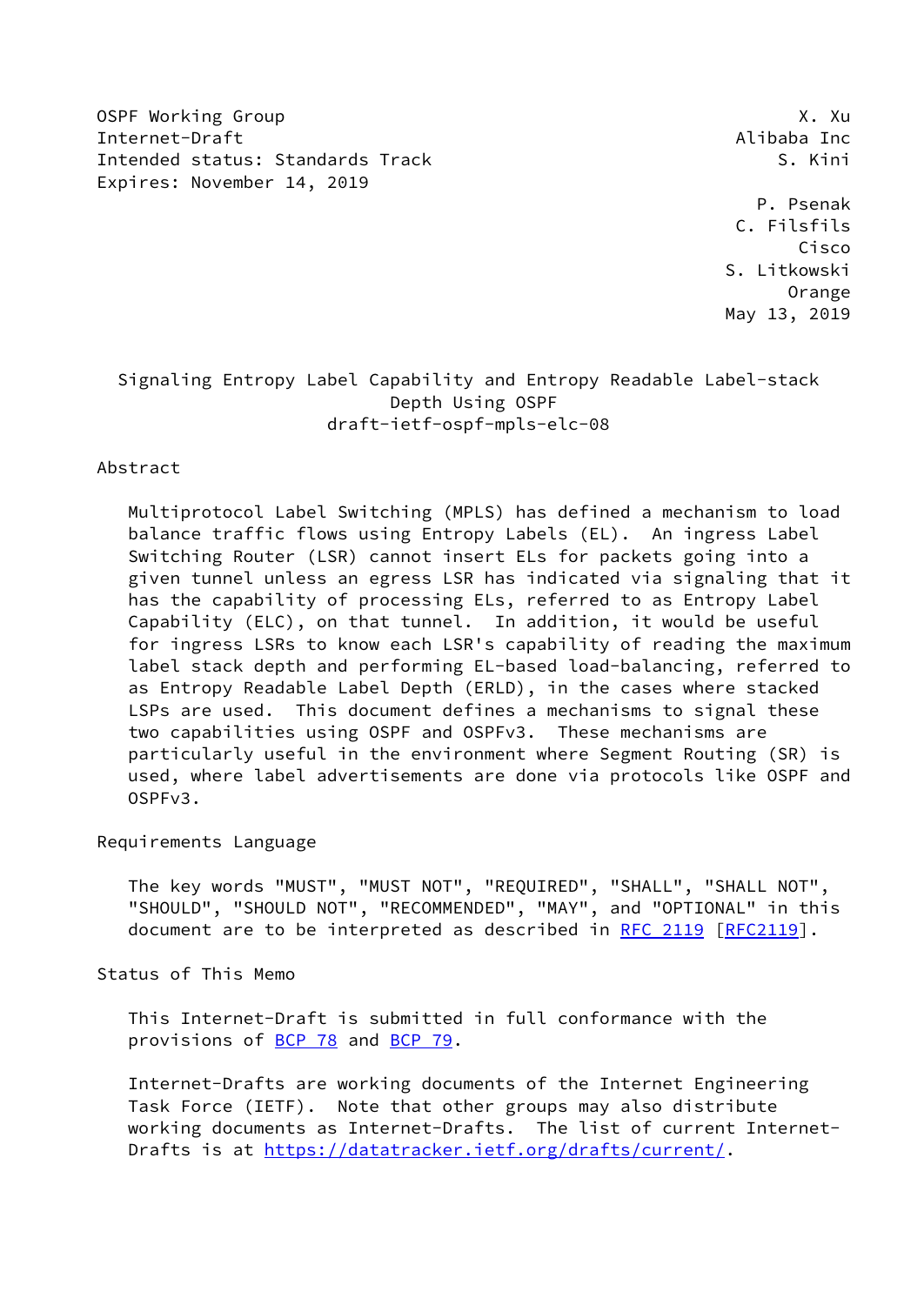<span id="page-1-1"></span>Internet-Draft Signalling ELC and ERLD using OSPF May 2019

 Internet-Drafts are draft documents valid for a maximum of six months and may be updated, replaced, or obsoleted by other documents at any time. It is inappropriate to use Internet-Drafts as reference material or to cite them other than as "work in progress."

This Internet-Draft will expire on November 14, 2019.

Copyright Notice

 Copyright (c) 2019 IETF Trust and the persons identified as the document authors. All rights reserved.

This document is subject to [BCP 78](https://datatracker.ietf.org/doc/pdf/bcp78) and the IETF Trust's Legal Provisions Relating to IETF Documents [\(https://trustee.ietf.org/license-info](https://trustee.ietf.org/license-info)) in effect on the date of publication of this document. Please review these documents carefully, as they describe your rights and restrictions with respect to this document. Code Components extracted from this document must include Simplified BSD License text as described in Section 4.e of the Trust Legal Provisions and are provided without warranty as described in the Simplified BSD License.

Table of Contents

| $\underline{3}$ . Advertising ELC Using OSPF | $\overline{\mathbf{3}}$ |
|----------------------------------------------|-------------------------|
| 3.1. Advertising ELC Using OSPFv2            | $\frac{4}{3}$           |
| 3.2. Advertising ELC Using OSPFv3            | $\frac{4}{3}$           |
|                                              | $\frac{4}{1}$           |
|                                              | $\overline{4}$          |
| 6.                                           | $\overline{4}$          |
|                                              | $\overline{5}$          |
|                                              | $\overline{5}$          |
| 8.1. Normative References                    | $\overline{5}$          |
| 8.2. Informative References                  | 6                       |
|                                              |                         |

#### <span id="page-1-0"></span>[1](#page-1-0). Introduction

 [RFC6790] describes a method to load balance Multiprotocol Label Switching (MPLS) traffic flows using Entropy Labels (EL). It also introduces the concept of Entropy Label Capability (ELC) and defines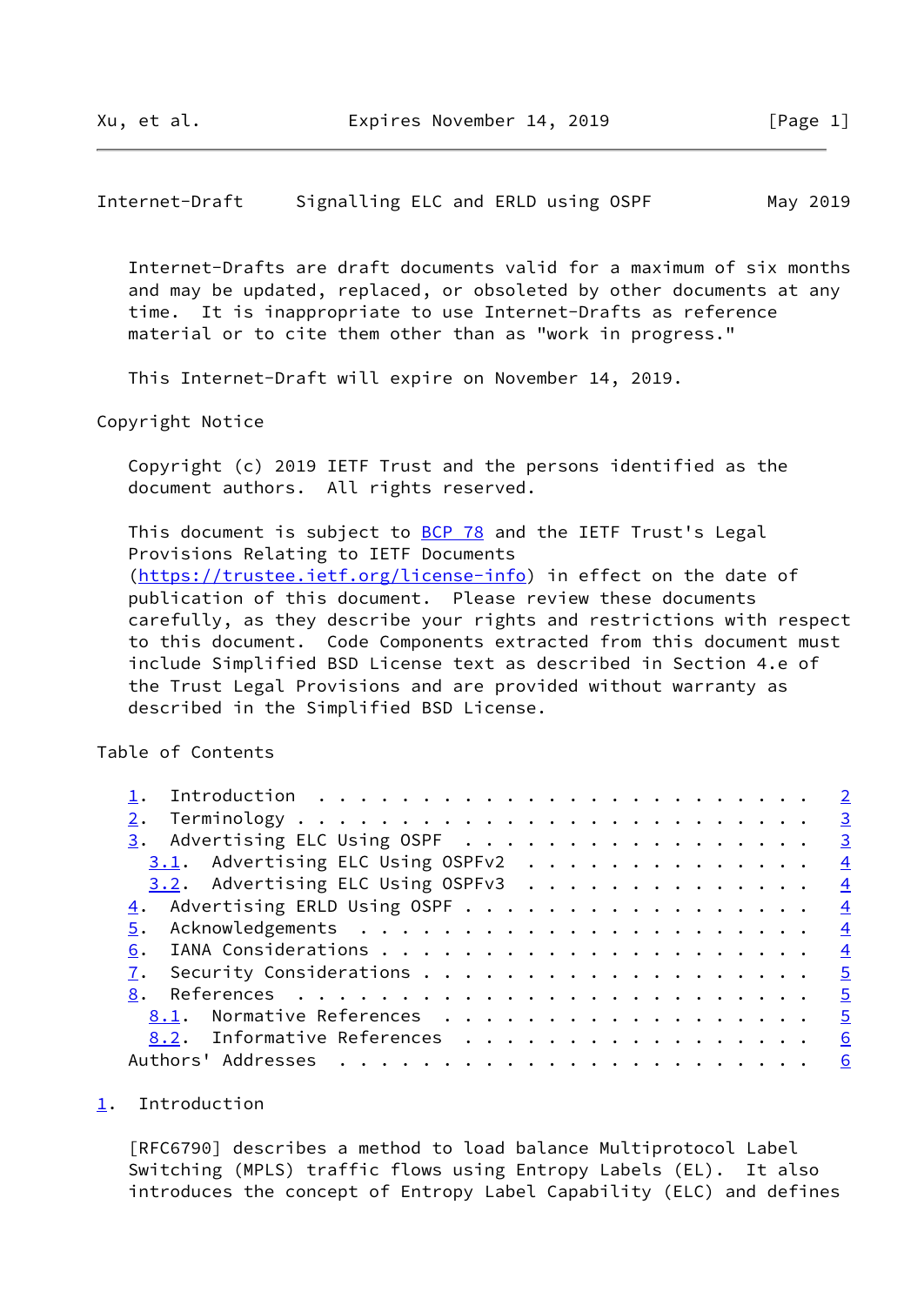the signalings of this capability via MPLS signaling protocols. Recently, mechanisms are being defined to signal labels via link state Interior Gateway Protocols (IGP) such as OSPF [\[I-D.ietf-ospf-segment-routing-extensions](#page-5-1)]. In such scenario, the signaling mechanisms defined in [\[RFC6790](https://datatracker.ietf.org/doc/pdf/rfc6790)] are inadequate. This draft

| Xu, et al. | Expires November 14, 2019 | [Page 2] |
|------------|---------------------------|----------|
|------------|---------------------------|----------|

<span id="page-2-1"></span>Internet-Draft Signalling ELC and ERLD using OSPF May 2019

 defines a mechanism to signal the ELC using OSPF. This mechanism is useful when the label advertisement is also done via OSPF.

 In addition, in the cases where stacked LSPs are used for whatever reasons (e.g., SR-MPLS [\[I-D.ietf-spring-segment-routing-mpls](#page-5-2)]), it would be useful for ingress LSRs to know each intermediate LSR's capability of reading the maximum label stack depth and performing EL-based load-balancing. This capability, referred to as Entropy Readable Label Depth (ERLD) as defined in [\[I-D.ietf-mpls-spring-entropy-label\]](#page-6-1) may be used by ingress LSRs to determine whether it's necessary to insert an EL for a given LSP of the stacked LSP tunnel in the case where there has already been at least one EL in the label stack [\[I-D.ietf-mpls-spring-entropy-label\]](#page-6-1).

<span id="page-2-0"></span>[2](#page-2-0). Terminology

This memo makes use of the terms defined in [\[RFC6790](https://datatracker.ietf.org/doc/pdf/rfc6790)] and [[RFC7770](https://datatracker.ietf.org/doc/pdf/rfc7770)].

<span id="page-2-2"></span>[3](#page-2-2). Advertising ELC Using OSPF

 Even though ELC is a property of the node, in some cases it is advantageous to associate and advertise the ELC with the prefix. In multi-area network, routers may not know the identity of the prefix originator in the remote area, or may not know the capabilities of such originator. Similarly in the multi domain network, the identity of the prefix originator and its capabilities may not be known to the ingress LSR.

 If a router has multiple line cards, the router MUST NOT announce ELC unless all of its linecards are capable of processing ELs.

 If the router support ELs on all of its line cards, it SHOULD advertise the ELC with every local host prefix it advertises in OSPF.

 When an OSPF Area Border Router (ABR) advertises the prefix to the connected area based on the intra-area or inter-area prefix that is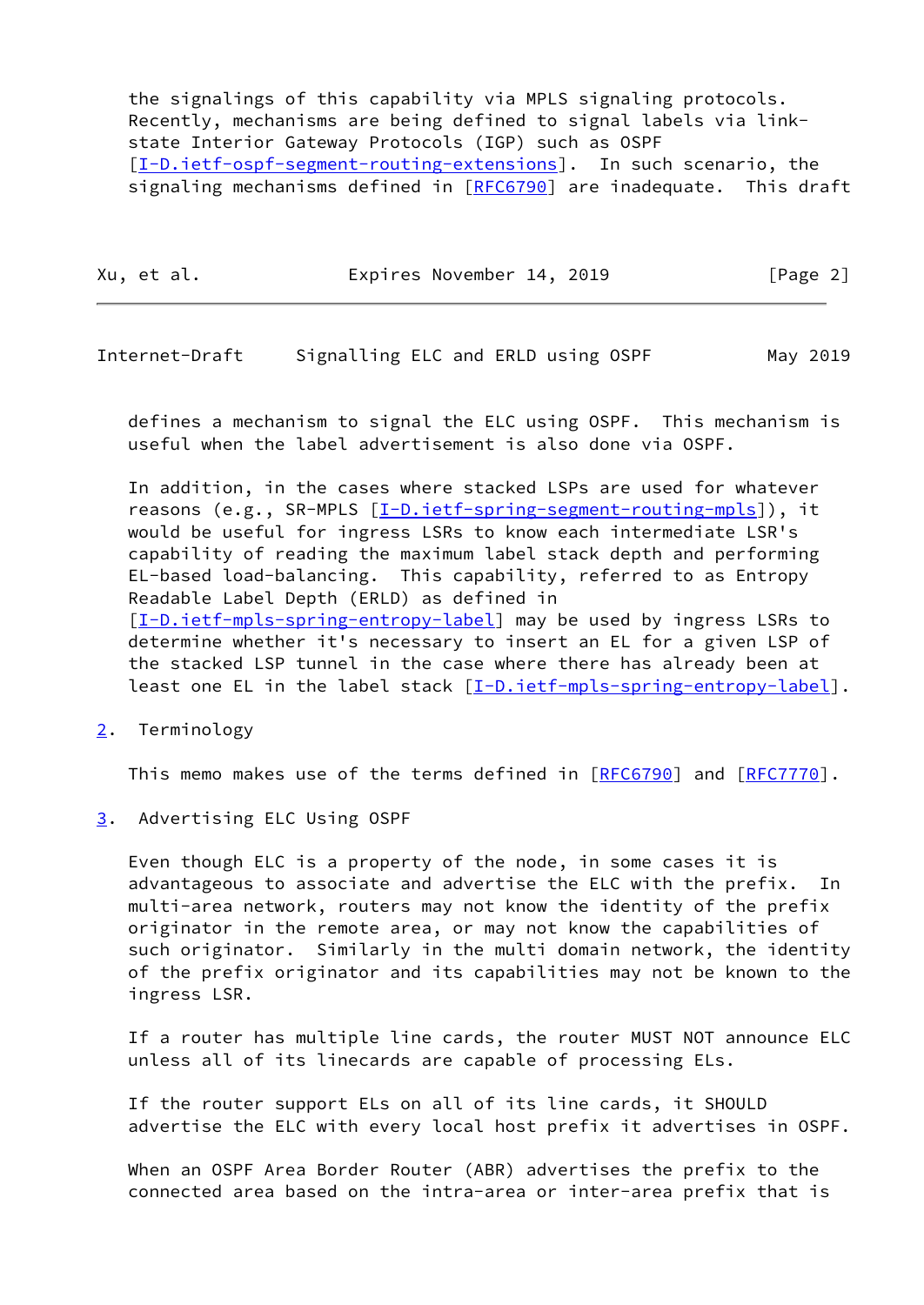reachable in some other area, it MUST preserve the ELC signalling for such prefix.

 When an OSPF Autonomous System Boundary Router (ASBR) redistributes the prefix from other instance of the OSPF or from some other protocol, it SHOULD preserve the ELC signalling for the prefix. Exact mechanism on how to exchange ELC between protocol instances on the ASBR is outside of the scope of this document and is implementation specific.

Xu, et al. Expires November 14, 2019 [Page 3]

<span id="page-3-1"></span>Internet-Draft Signalling ELC and ERLD using OSPF May 2019

<span id="page-3-0"></span>[3.1](#page-3-0). Advertising ELC Using OSPFv2

 [RFC7684] defines the OSPFv2 Extended Prefix TLV to advertise additional attributes associated with the prefix. The OSPFv2 Extended Prefix TLV includes a one octet Flags field. A new bit in the Flags field is used to signal the ELC for the prefix:

 0x20 - E-Flag (ELC Flag): Set by the advertising router to indicate that the prefix originator is capable of processing ELs

<span id="page-3-2"></span>[3.2](#page-3-2). Advertising ELC Using OSPFv3

 [RFC5340] defines the OSPFv3 PrefixOptions that is advertised along with the prefix. A new bit in the OSPFV3 PrefixOptions is used to signal the ELC for the prefix:

 0x04 - E-Flag (ELC Flag): Set by the advertising router to indicate that the prefix originator is capable of processing ELs

<span id="page-3-3"></span>[4](#page-3-3). Advertising ERLD Using OSPF

 A new MSD-type of the Node MSD sub-TLV [\[I-D.ietf-isis-segment-routing-msd](#page-4-6)], called ERLD is defined to advertise the ERLD of a given router. The scope of the advertisement depends on the application.

 Assignment of a MSD-Type for ERLD is defined in [\[I-D.ietf-isis-mpls-elc](#page-4-7)].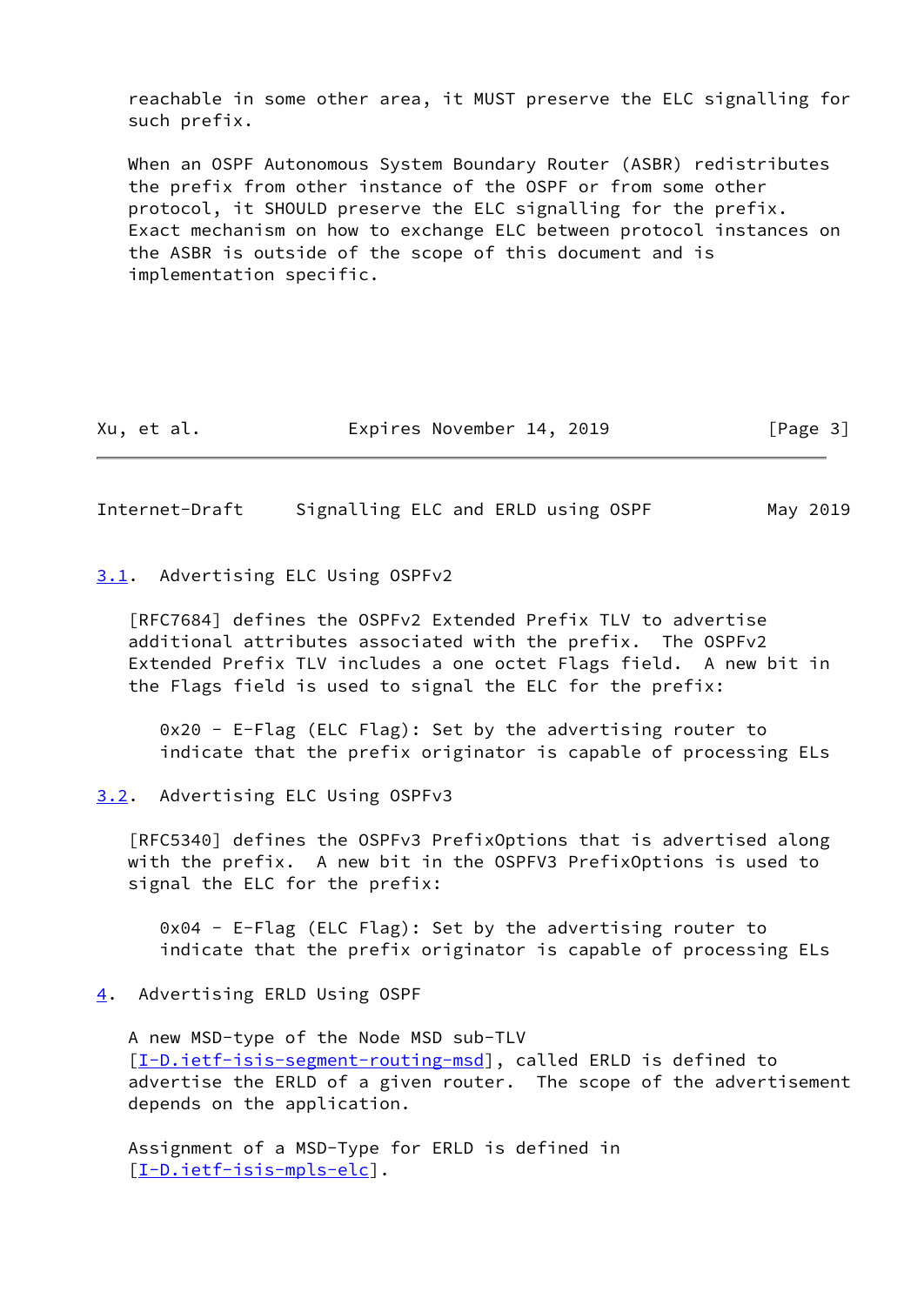If a router has multiple linecards with different capabilities of reading the maximum label stack deepth, the router MUST advertise the smallest one.

<span id="page-4-0"></span>[5](#page-4-0). Acknowledgements

 The authors would like to thank Yimin Shen, George Swallow, Acee Lindem, Les Ginsberg, Ketan Talaulikar, Jeff Tantsura , Bruno Decraene and Carlos Pignataro for their valuable comments.

<span id="page-4-1"></span>[6](#page-4-1). IANA Considerations

 This document requests IANA to allocate one bit from the OSPFv2 Extended Prefix TLV Flags registry:

0x20 - E-Flag (ELC Flag)

 This document requests IANA to allocate one bit from the OSPFv3 Prefix Options registry:

| Xu, et al. | Expires November 14, 2019 | [Page 4] |
|------------|---------------------------|----------|
|            |                           |          |

<span id="page-4-3"></span>Internet-Draft Signalling ELC and ERLD using OSPF May 2019

0x04 - E-Flag (ELC Flag)

<span id="page-4-2"></span>[7](#page-4-2). Security Considerations

The security considerations as described in [\[RFC7770](https://datatracker.ietf.org/doc/pdf/rfc7770)] is applicable to this document. This document does not introduce any new security risk.

<span id="page-4-4"></span>[8](#page-4-4). References

<span id="page-4-5"></span>[8.1](#page-4-5). Normative References

<span id="page-4-7"></span> [I-D.ietf-isis-mpls-elc] Xu, X., Kini, S., Sivabalan, S., Filsfils, C., and S. Litkowski, "Signaling Entropy Label Capability and Entropy Readable Label Depth Using IS-IS", [draft-ietf-isis-mpls](https://datatracker.ietf.org/doc/pdf/draft-ietf-isis-mpls-elc-06) [elc-06](https://datatracker.ietf.org/doc/pdf/draft-ietf-isis-mpls-elc-06) (work in progress), September 2018.

<span id="page-4-6"></span>[I-D.ietf-isis-segment-routing-msd]

 Tantsura, J., Chunduri, U., Aldrin, S., and L. Ginsberg, "Signaling MSD (Maximum SID Depth) using IS-IS", [draft](https://datatracker.ietf.org/doc/pdf/draft-ietf-isis-segment-routing-msd-19)[ietf-isis-segment-routing-msd-19](https://datatracker.ietf.org/doc/pdf/draft-ietf-isis-segment-routing-msd-19) (work in progress),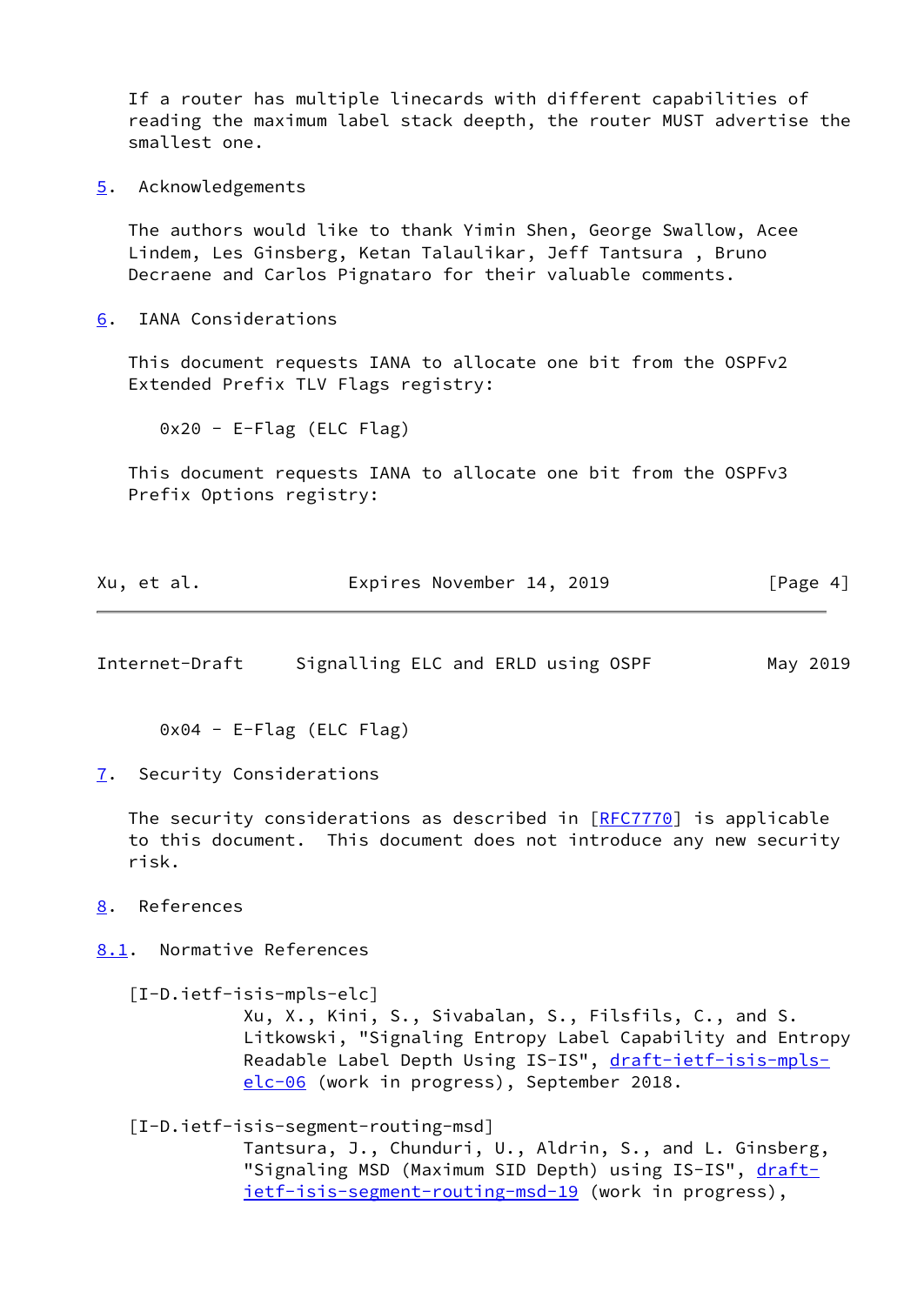October 2018.

<span id="page-5-1"></span>[I-D.ietf-ospf-segment-routing-extensions]

 Psenak, P., Previdi, S., Filsfils, C., Gredler, H., Shakir, R., Henderickx, W., and J. Tantsura, "OSPF Extensions for Segment Routing", [draft-ietf-ospf-segment](https://datatracker.ietf.org/doc/pdf/draft-ietf-ospf-segment-routing-extensions-27) [routing-extensions-27](https://datatracker.ietf.org/doc/pdf/draft-ietf-ospf-segment-routing-extensions-27) (work in progress), December 2018.

<span id="page-5-2"></span>[I-D.ietf-spring-segment-routing-mpls]

 Bashandy, A., Filsfils, C., Previdi, S., Decraene, B., Litkowski, S., and R. Shakir, "Segment Routing with MPLS data plane", [draft-ietf-spring-segment-routing-mpls-22](https://datatracker.ietf.org/doc/pdf/draft-ietf-spring-segment-routing-mpls-22) (work in progress), May 2019.

- [RFC2119] Bradner, S., "Key words for use in RFCs to Indicate Requirement Levels", [BCP 14](https://datatracker.ietf.org/doc/pdf/bcp14), [RFC 2119](https://datatracker.ietf.org/doc/pdf/rfc2119), DOI 10.17487/RFC2119, March 1997, <[https://www.rfc-editor.org/info/rfc2119>](https://www.rfc-editor.org/info/rfc2119).
- [RFC5305] Li, T. and H. Smit, "IS-IS Extensions for Traffic Engineering", [RFC 5305](https://datatracker.ietf.org/doc/pdf/rfc5305), DOI 10.17487/RFC5305, October 2008, [<https://www.rfc-editor.org/info/rfc5305](https://www.rfc-editor.org/info/rfc5305)>.
- [RFC5340] Coltun, R., Ferguson, D., Moy, J., and A. Lindem, "OSPF for IPv6", [RFC 5340](https://datatracker.ietf.org/doc/pdf/rfc5340), DOI 10.17487/RFC5340, July 2008, <[https://www.rfc-editor.org/info/rfc5340>](https://www.rfc-editor.org/info/rfc5340).

| Xu, et al. | Expires November 14, 2019 | [Page 5] |
|------------|---------------------------|----------|
|------------|---------------------------|----------|

- <span id="page-5-0"></span>Internet-Draft Signalling ELC and ERLD using OSPF May 2019
	- [RFC6790] Kompella, K., Drake, J., Amante, S., Henderickx, W., and L. Yong, "The Use of Entropy Labels in MPLS Forwarding", [RFC 6790,](https://datatracker.ietf.org/doc/pdf/rfc6790) DOI 10.17487/RFC6790, November 2012, <[https://www.rfc-editor.org/info/rfc6790>](https://www.rfc-editor.org/info/rfc6790).
	- [RFC7684] Psenak, P., Gredler, H., Shakir, R., Henderickx, W., Tantsura, J., and A. Lindem, "OSPFv2 Prefix/Link Attribute Advertisement", [RFC 7684,](https://datatracker.ietf.org/doc/pdf/rfc7684) DOI 10.17487/RFC7684, November 2015, [<https://www.rfc-editor.org/info/rfc7684](https://www.rfc-editor.org/info/rfc7684)>.
	- [RFC7770] Lindem, A., Ed., Shen, N., Vasseur, JP., Aggarwal, R., and S. Shaffer, "Extensions to OSPF for Advertising Optional Router Capabilities", [RFC 7770](https://datatracker.ietf.org/doc/pdf/rfc7770), DOI 10.17487/RFC7770, February 2016, <<https://www.rfc-editor.org/info/rfc7770>>.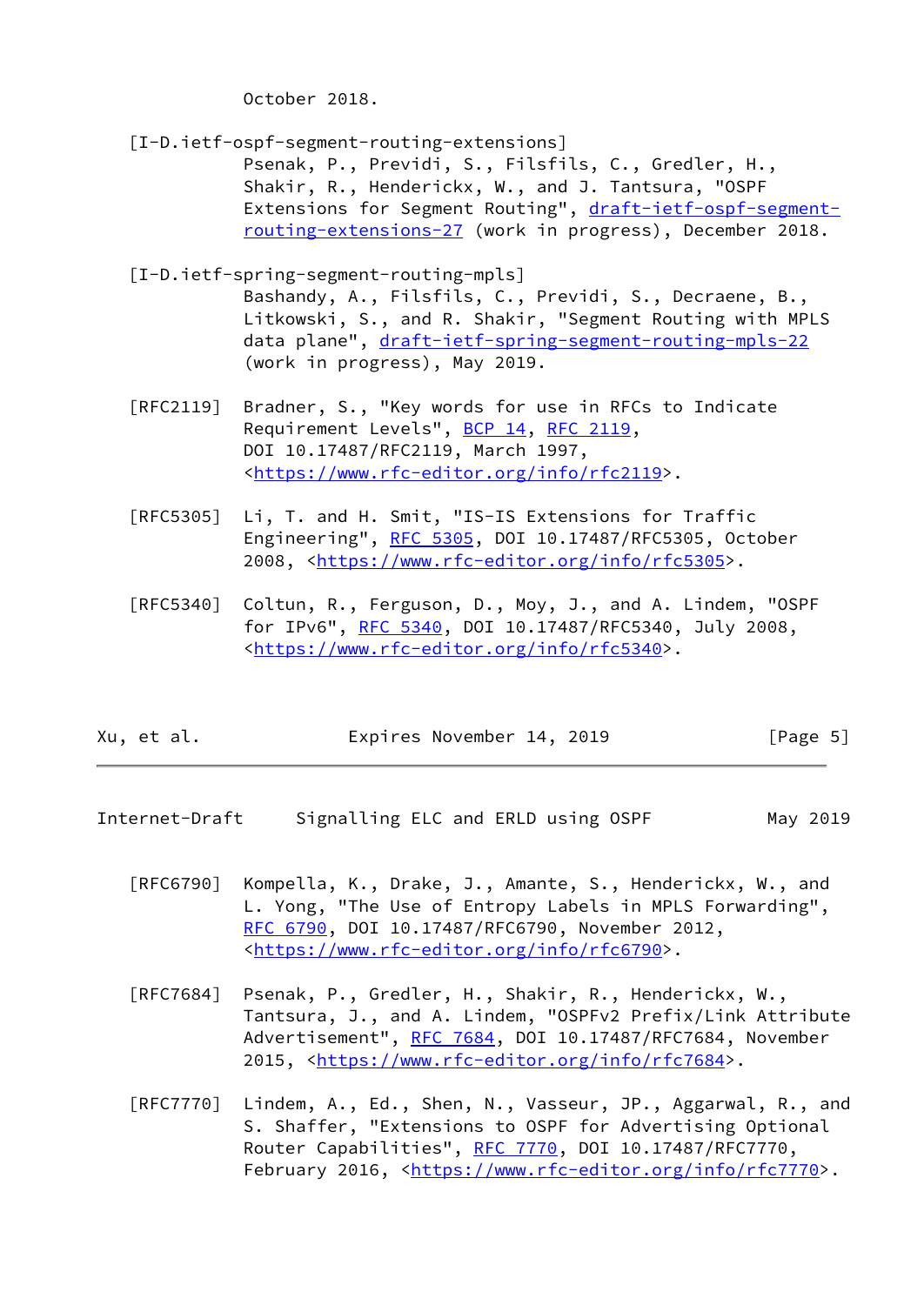# <span id="page-6-0"></span>[8.2](#page-6-0). Informative References

<span id="page-6-1"></span>

| [I-D.ietf-mpls-spring-entropy-label] | Kini, S., Kompella, K., Sivabalan, S., Litkowski, S.,<br>Shakir, R., and J. Tantsura, "Entropy label for SPRING<br>tunnels", draft-ietf-mpls-spring-entropy-label-12 (work in<br>progress), July 2018. |          |
|--------------------------------------|--------------------------------------------------------------------------------------------------------------------------------------------------------------------------------------------------------|----------|
| Authors' Addresses                   |                                                                                                                                                                                                        |          |
| Xiaohu Xu<br>Alibaba Inc             |                                                                                                                                                                                                        |          |
| Email: xiaohu.xxh@alibaba-inc.com    |                                                                                                                                                                                                        |          |
| Sriganesh Kini                       |                                                                                                                                                                                                        |          |
| Email: sriganeshkini@gmail.com       |                                                                                                                                                                                                        |          |
| Peter Psenak<br>Cisco                |                                                                                                                                                                                                        |          |
| Email: ppsenak@cisco.com             |                                                                                                                                                                                                        |          |
| Clarence Filsfils<br>Cisco           |                                                                                                                                                                                                        |          |
| Email: cfilsfil@cisco.com            |                                                                                                                                                                                                        |          |
|                                      |                                                                                                                                                                                                        |          |
| Xu, et al.                           | Expires November 14, 2019                                                                                                                                                                              | [Page 6] |

| Internet-Draft | Signalling ELC and ERLD using OSPF |  |  |  |  | May 2019 |
|----------------|------------------------------------|--|--|--|--|----------|
|----------------|------------------------------------|--|--|--|--|----------|

 Stephane Litkowski Orange

Email: stephane.litkowski@orange.com